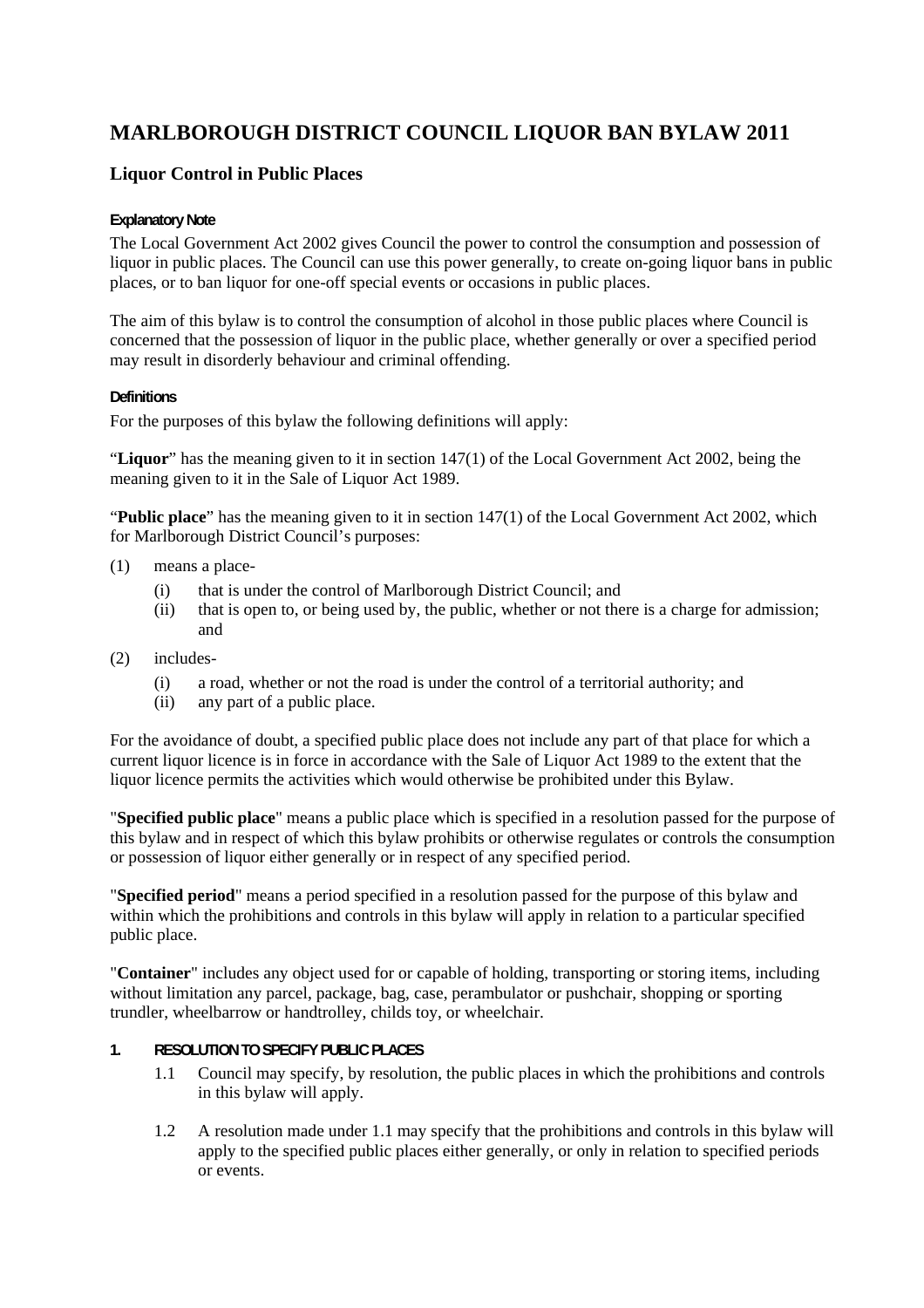- 1.3 A resolution made under 1.1 may be made, amended or revoked at any time.
- 1.4 Before specifying a public place under 1.1, the Council will consider:
	- 1.4.1 Whether liquor is likely to be present in a public place on the days or periods specified; and
	- 1.4.2 Information about the nature of the locality and the reasons why the prohibition is being sought:
	- 1.4.3 The scale and nature of the area proposed for the ban:
	- 1.4.4 Whether or not private rights will be unnecessarily or unjustly invaded:
	- 1.4.5 Whether it is necessary to consult the public to gauge community views on the issue.

#### **2. LIQUOR PROHIBITION**

- 2.1 No person may, either generally, or where a specified period applies, in that specified period:
	- 2.1.1 Consume, bring into or possess liquor in a specified public place; and
	- 2.1.2 In conjunction with a prohibition in 2.1.1, have or use a vehicle in a specified public place

#### **3. EXCEPTIONS**

- 3.1 As provided for in section 147(3) of the Local Government Act 2002, this bylaw does not prohibit in the case of liquor in an unopened bottle or other unopened container:
	- 3.1.1 The transport of that liquor from premises that adjoin a public place during any period when, under the Sale of Liquor Act 1989, it is lawful to sell liquor on those premises for consumption off the premises, provided the liquor is promptly removed from the public place:
	- 3.1.2 The transport of that liquor from outside a public place for delivery to premises that adjoin the public place, provided the premises are licensed for the sale of liquor under the Sale of Liquor Act 1989:
	- 3.1.3 The transport of that liquor from outside a public place to premises that adjoin a public place-
		- 3.1.3.1 by, or for delivery to, a resident of those premises or by his or her bona fide visitors; or
		- 3.1.3.2 from those premises to a place outside the public place by a resident of those premises, provided the liquor is promptly removed from the public place.
- 3.2 In addition, this bylaw does not prohibit, in the case of liquor in an unopened bottle or other unopened container:
	- 3.2.1 The transport of that liquor from outside a public place for delivery to premises that adjoin the public place, provided the premises are licensed for the consumption of alcohol under the Sale of Liquor Act 1989: